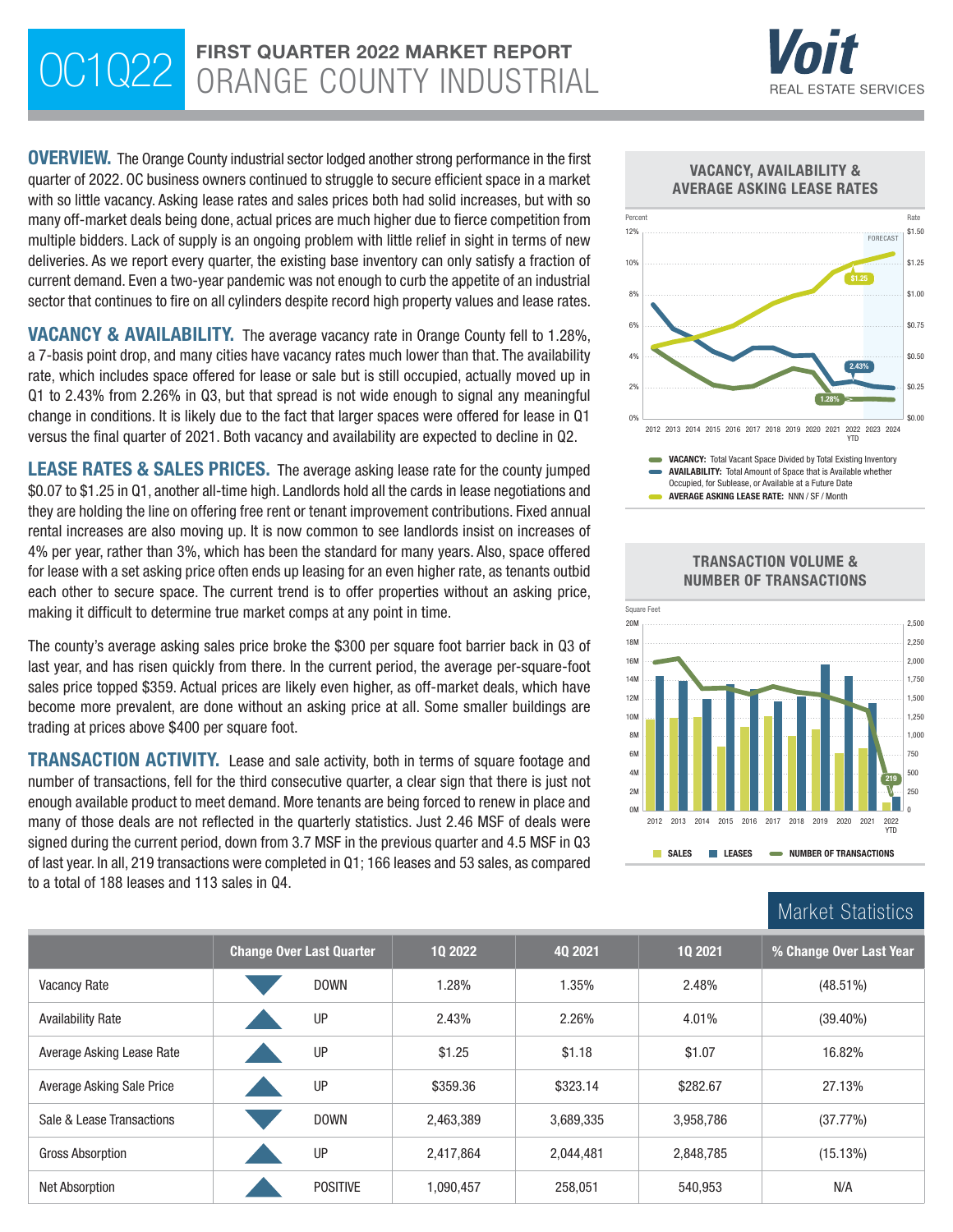# OC1Q22 INDUSTRIAL

ABSORPTION. With the availability of quality space so low, there is little room for growth and tenants are forced to stay where they are. However, net absorption was sharply higher in Q1, posting a gain of 1,090,457 SF, as compared to just 258,051 SF in Q4. The increase reflects a flurry of larger move-ins during the period, including Amazon's new 259,000 SF facility in Huntington Beach and the new home of Old World Industries, a 196,000 SF building in Garden Grove. Gross absorption moved higher in Q1, as well, up by almost 400,000 SF over the final quarter of 2021. In fact, the five largest move-ins for the quarter were all over 100,000 SF, somewhat unusual for a market that is dominated by buildings under that size.

CONSTRUCTION. In Q4 of last year, just over 2.3 MSF of new space was underway. Fortunately, that number rose by 400,000 SF in Q1 of this year. The largest project being developed is the Goodman Logistics Center in Fullerton. When completed, the four-building logistics campus will add 1,536,055 SF of badly needed first generation space to North County's aging base inventory. Huntington Gateway Business Park in Huntington Beach will offer at least some relief for tenants looking for space in West County. The project includes a build-to-suit of 433,865 SF for Cambo Manufacturing, and another spec building of 244,705 SF. Sares-Regis is the owner.

EMPLOYMENT. The unemployment rate in Orange County was 3.7% in February 2022, down from a revised 4.2% in January 2022, and below the year-ago estimate of 7.4%. Employment increased in these sectors: Construction (up 5,200 jobs), professional and business services (up 3,000 jobs), and manufacturing (up 600 jobs).

# NEW DELIVERIES & NET ABSORPTION



# Forecast

Tight conditions will continue and Orange County business owners are still in for rough times ahead as they look for space that will meet their needs for growth. Owner/user buyers looking to control their occupancy cost with fixed-rate mortgages will be looking at bigger monthly payments, as the popular SBA 504 mortgage interest rate has risen to nearly 4% from just 3.26% in the last two months. Further increases are likely.

Higher interest rates are directly related to a growing area of concern as we look ahead. Inflation spiked to the highest level in 40 years in the second half of 2021 and then accelerated in the first quarter. The Consumer Price Index hit 7.9% in February and is expected to increase again when March numbers are released. The Fed, after admitting that the current inflation spiral is not transitory, has reversed its easy monetary policy stance and promises to tackle the problem by finalizing its bond-buying program and announcing the first of several hikes of its benchmark Fed Funds Rate. It remains to be seen what kind of an impact it has on the overall economy, but it has already caused mortgage rates for commercial properties to rise.

# Significant Transactions Sales Property Address **Submarket** Square Feet Sale Price Buyer Seller Seller 5609 River Way Buena Park 166,000 \$41,000,000 Staley Point Capital Alticor Inc. 5410–5414 E. La Palma Ave. Anaheim 73,000 \$22,400,000 EverWest Real Estate Investors, LLC Legacy Property Management 3501 W. Segerstrom Ave. Santa Ana 66,600 \$25,000,000 Robinson Pharma, Inc. United Glass Blowing 2301 Raymer Ave. https://www.magnumerror.com/community-community-state invesco Advisers, Inc. and Sumes WorldWide 1260–1290 N. Red Gum St. Anaheim 48,920 \$15,800,000 LBA Realty Primus Holding Co LLC Leases Property Address **Submarket** Square Feet Transaction Date Tenant **Square Tenant** Owner 7300 Chapman Ave. Garden Grove 196,309 Jan-2022 Old World Industries The Sudler Companies 105 S. Puente St. – Renewal **Brea** 184,000 Mar-2022 Pleaser USA, Inc. Alere Propertty Group 5600–5640 Knott Ave. – Renewal Buena Park 183,958 Jan-2022 RCUSA Holdings 5600-40 Knott Ave Property Co 9400 Jeronimo Rd. – Renewal Irvine Spectrum 146,482 Feb-2022 Arbonne International The Irvine Company 11488 Slater Ave. – Renewal Fountain Valley 134,000 Feb-2022 Shock Doctor, Inc. JKS-CMFV LLC

# VOIT REAL ESTATE SERVICES 2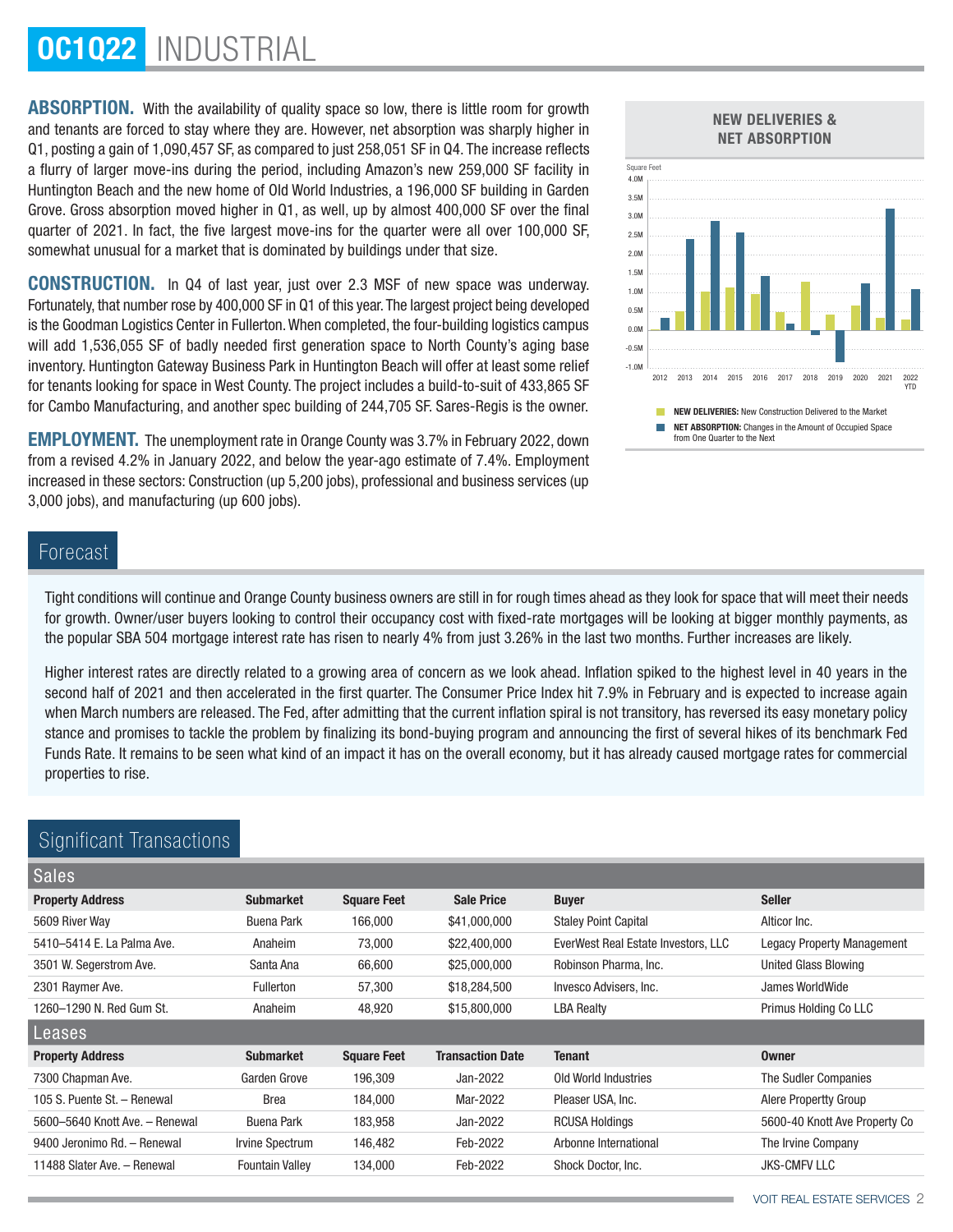# OC1Q22 INDUSTRIAL

|                                        | <b>INVENTORY</b>              |                                       |                              |                                         |                                 | <b>VACANCY &amp; LEASE RATES</b> |                                    |                                |                                        |                                         | <b>ABSORPTION</b>           |                                  |                               |                                    |
|----------------------------------------|-------------------------------|---------------------------------------|------------------------------|-----------------------------------------|---------------------------------|----------------------------------|------------------------------------|--------------------------------|----------------------------------------|-----------------------------------------|-----------------------------|----------------------------------|-------------------------------|------------------------------------|
|                                        | <b>Number</b><br>οf<br>Bldgs. | Net<br>Rentable<br><b>Square Feet</b> | <b>Square</b><br>Feet<br>U/C | <b>Square</b><br>Feet<br><b>Planned</b> | <b>Square</b><br>Feet<br>Vacant | <b>Vacancy</b><br>Rate<br>102022 | <b>Square</b><br>Feet<br>Available | Availability<br>Rate<br>102022 | Average<br>Asking<br><b>Lease Rate</b> | Average<br>Asking<br><b>Sales Price</b> | Net<br>Absorption<br>102022 | <b>Net</b><br>Absorption<br>2022 | Gross<br>Absorption<br>102022 | Gross<br><b>Absorption</b><br>2022 |
| Airport Area                           |                               |                                       |                              |                                         |                                 |                                  |                                    |                                |                                        |                                         |                             |                                  |                               |                                    |
| Costa Mesa                             | 439                           | 7,521,190                             | 0                            | $\pmb{0}$                               | 61,354                          | 0.82%                            | 146,655                            | 1.95%                          | \$1.37                                 | \$465.88                                | 103,029                     | 103,029                          | 126,136                       | 126,136                            |
| <b>Fountain Valley</b>                 | 181                           | 3,758,225                             | 0                            | $\pmb{0}$                               | 5,550                           | 0.15%                            | 7,350                              | 0.20%                          | \$1.15                                 | \$0.00                                  | (5,550)                     | (5,550)                          | 2,160                         | 2,160                              |
| Irvine                                 | 302                           | 11,438,160                            | $\bf{0}$                     | 138,000                                 | 91,202                          | 0.80%                            | 401,852                            | 3.51%                          | \$1.37                                 | \$0.00                                  | (27, 059)                   | (27,059)                         | 69,498                        | 69,498                             |
| Newport Beach                          | 48                            | 603,018                               | $\mathbf{0}$                 | 0                                       | 28,655                          | 4.75%                            | 19,511                             | 3.24%                          | \$1.55                                 | \$0.00                                  | (1,644)                     | (1,644)                          | 7,500                         | 7,500                              |
| Santa Ana                              | 1,578                         | 31,031,897                            | 0                            | 224,545                                 | 419,471                         | 1.35%                            | 808,677                            | 2.61%                          | \$1.02                                 | \$367.56                                | 42,917                      | 42,917                           | 205,282                       | 205,282                            |
| Tustin                                 | 114                           | 4,221,827                             | 0                            | 219,827                                 | 519,663                         | 12.31%                           | 622,767                            | 14.75%                         | \$1.40                                 | \$0.00                                  | 12,619                      | 12,619                           | 16,170                        | 16,170                             |
| Airport Area Total                     | 2,662                         | 58,574,317                            | $\mathbf{0}$                 | 582,372                                 | 1,125,895                       | 1.92%                            | 2,006,812                          | 3.43%                          | \$1.20                                 | \$391.26                                | 124,312                     | 124,312                          | 426,746                       | 426,746                            |
| North County                           |                               |                                       |                              |                                         |                                 |                                  |                                    |                                |                                        |                                         |                             |                                  |                               |                                    |
| Anaheim                                | 1,832                         | 44,281,862                            | 243,065                      | 431,565                                 | 291,131                         | 0.66%                            | 850,230                            | 1.92%                          | \$1.21                                 | \$382.60                                | 119,283                     | 119,283                          | 438,401                       | 438,401                            |
| Brea                                   | 327                           | 12,031,308                            | 0                            | 131,500                                 | 301,902                         | 2.51%                            | 416,381                            | 3.46%                          | \$1.27                                 | \$357.47                                | (37, 952)                   | (37, 952)                        | 131,543                       | 131,543                            |
| <b>Buena Park</b>                      | 234                           | 13,331,001                            | $\mathbf 0$                  | 30,650                                  | 67,506                          | 0.51%                            | 424,110                            | 3.18%                          | \$1.12                                 | \$317.07                                | (18, 725)                   | (18, 725)                        | 4,969                         | 4,969                              |
| Fullerton                              | 455                           | 17,976,447                            | 1,656,055                    | 139,000                                 | 101,983                         | 0.57%                            | 337,665                            | 1.88%                          | \$1.23                                 | \$355.45                                | (22, 121)                   | (22, 121)                        | 87,149                        | 87,149                             |
| La Habra                               | 197                           | 3,526,156                             | $\bf{0}$                     | $\bf{0}$                                | 0                               | 0.00%                            | 5,294                              | 0.15%                          | \$0.00                                 | \$350.00                                | 10,800                      | 10,800                           | 10,800                        | 10,800                             |
| Orange                                 | 745                           | 13,623,277                            | $\bf{0}$                     | 201,520                                 | 84,400                          | 0.62%                            | 99,292                             | 0.73%                          | \$1.25                                 | \$229.27                                | 38,634                      | 38,634                           | 119,082                       | 119,082                            |
| Placentia                              | 222                           | 4,347,075                             | $\bf{0}$                     | 0                                       | 11,699                          | 0.27%                            | 67,716                             | 1.56%                          | \$1.25                                 | \$363.00                                | 50,276                      | 50,276                           | 65,613                        | 65,613                             |
| Yorba Linda                            | 54                            | 873,956                               | $\bf{0}$                     | $\pmb{0}$                               | 9,919                           | 1.13%                            | 26,757                             | 3.06%                          | \$0.00                                 | \$357.00                                | 0                           | $\bf{0}$                         | 16,876                        | 16,876                             |
| <b>North County Total</b>              | 4,066                         | 109,991,082                           | 1,899,120                    | 934,235                                 | 868,540                         | 0.79%                            | 2,227,445                          | 2.03%                          | \$1.22                                 | \$339.82                                | 140,195                     | 140,195                          | 874,433                       | 874,433                            |
| South County                           |                               |                                       |                              |                                         |                                 |                                  |                                    |                                |                                        |                                         |                             |                                  |                               |                                    |
| Aliso Viejo                            | 17                            | 663,662                               | 0                            | $\pmb{0}$                               | 32,657                          | 4.92%                            | $\mathbf 0$                        | 0.00%                          | \$0.00                                 | \$0.00                                  | 0                           | $\bf{0}$                         | 0                             | $\pmb{0}$                          |
| <b>Foothill Ranch</b>                  | 64                            | 3,417,232                             | $\pmb{0}$                    | $\bf{0}$                                | 0                               | 0.00%                            | 45,141                             | 1.32%                          | \$1.50                                 | \$0.00                                  | $\pmb{0}$                   | $\bf{0}$                         | 75,507                        | 75,507                             |
| <b>Irvine Spectrum</b>                 | 215                           | 9,954,353                             | 145,000                      | 99,638                                  | 244,335                         | 2.45%                            | 224,508                            | 2.26%                          | \$1.28                                 | \$469.00                                | 113,056                     | 113,056                          | 85,319                        | 85,319                             |
| Laguna Beach                           | 21                            | 108,920                               | $\bf{0}$                     | 0                                       | 0                               | 0.00%                            | 2,390                              | 2.19%                          | \$0.00                                 | \$0.00                                  | 0                           | $\bf{0}$                         | $\bf{0}$                      | 0                                  |
| Laguna Hills                           | 74                            | 1,039,882                             | $\bf{0}$                     | $\bf{0}$                                | 9,550                           | 0.92%                            | 27,902                             | 2.68%                          | \$1.53                                 | \$410.00                                | (4, 440)                    | (4, 440)                         | 46,457                        | 46,457                             |
| Laguna Niguel                          | 19                            | 256,297                               | $\mathbf 0$                  | $\bf{0}$                                | 0                               | 0.00%                            | $\bf{0}$                           | 0.00%                          | \$0.00                                 | \$0.00                                  | 0                           | $\bf{0}$                         | $\mathbf{0}$                  | $\bf{0}$                           |
| Lake Forest                            | 190                           | 4,226,661                             | $\bf{0}$                     | 384,000                                 | 64,746                          | 1.53%                            | 149,163                            | 3.53%                          | \$1.54                                 | \$361.19                                | (4, 516)                    | (4, 516)                         | 55,341                        | 55,341                             |
| <b>Mission Viejo</b>                   | 31                            | 719,801                               | $\bf{0}$                     | $\bf{0}$                                | 2,947                           | 0.41%                            | 1,479                              | 0.21%                          | \$0.00                                 | \$0.00                                  | (2,028)                     | (2,028)                          | 2,028                         | 2,028                              |
| Rancho Santa Margarita<br>San Clemente | 107                           | 1,702,949                             | $\bf{0}$<br>$\bf{0}$         | $\bf{0}$<br>$\bf{0}$                    | 1,354                           | 0.08%                            | 9,324                              | 0.55%                          | \$1.45                                 | \$0.00                                  | (1, 354)                    | (1, 354)                         | 1,427<br>0                    | 1,427                              |
| San Juan Capistrano                    | 160<br>42                     | 1,997,181<br>887,189                  | 0                            | 91,520                                  | 18,408<br>12,272                | 0.92%<br>1.38%                   | 7,977<br>12,272                    | 0.40%<br>1.38%                 | \$1.10<br>\$2.00                       | \$0.00<br>\$0.00                        | (908)<br>(12, 272)          | (908)<br>(12, 272)               | $\mathbf 0$                   | 0<br>$\bf{0}$                      |
| South County Total                     | 940                           | 24,974,127                            | 145,000                      | 575,158                                 | 386,269                         | 1.55%                            | 480,156                            | 1.92%                          | \$1.39                                 | \$413.04                                | 87,538                      | 87,538                           | 266,079                       | 266,079                            |
| <b>West County</b>                     |                               |                                       |                              |                                         |                                 |                                  |                                    |                                |                                        |                                         |                             |                                  |                               |                                    |
| Cypress                                | 100                           | 4,516,995                             | 0                            | $\bf{0}$                                | 82,316                          | 1.82%                            | 199,868                            | 4.42%                          | \$1.16                                 | \$0.00                                  | 127,662                     | 127,662                          | 39,313                        | 39,313                             |
| Garden Grove                           | 474                           | 12,113,468                            | 0                            | 0                                       | 383,619                         | 3.17%                            | 405,813                            | 3.35%                          | \$1.32                                 | \$341.72                                | 175,347                     | 175,347                          | 268,215                       | 268,215                            |
| Huntington Beach                       | 690                           | 12,837,230                            | 657,570                      | 0                                       | 93,190                          | 0.73%                            | 152,972                            | 1.19%                          | \$1.15                                 | \$333.57                                | 400,643                     | 400,643                          | 496,535                       | 496,535                            |
| La Palma                               | 16                            | 1,778,247                             | 0                            | 0                                       | 0                               | 0.00%                            | $\bf{0}$                           | 0.00%                          | \$0.99                                 | \$0.00                                  | 0                           | $\pmb{0}$                        | $\pmb{0}$                     | $\bf{0}$                           |
| Los Alamitos                           | 94                            | 2,221,377                             | 0                            | $\bf{0}$                                | 0                               | $0.00\%$                         | 40,606                             | 1.83%                          | \$0.00                                 | \$390.33                                | 17,736                      | 17,736                           | 19,195                        | 19,195                             |
| Seal Beach                             | 15                            | 933,761                               | 0                            | $\bf{0}$                                | $\boldsymbol{0}$                | 0.00%                            | $\bf{0}$                           | 0.00%                          | \$0.00                                 | \$0.00                                  | 16,720                      | 16,720                           | 16,720                        | 16,720                             |
| Stanton                                | 175                           | 1,833,786                             | 0                            | 0                                       | 9,380                           | 0.51%                            | 38,583                             | 2.10%                          | \$0.00                                 | \$376.56                                | (9,380)                     | (9,380)                          | 7,228                         | 7,228                              |
| Westminster                            | 140                           | 2,301,495                             | 0                            | $\bf{0}$                                | 12,044                          | 0.52%                            | 90,456                             | 3.93%                          | \$1.20                                 | \$0.00                                  | 9,684                       | 9,684                            | 3,400                         | 3,400                              |
| <b>West County Total</b>               | 1,704                         | 38,536,359                            | 657,570                      | $\bf{0}$                                | 580,549                         | 1.51%                            | 928,298                            | 2.41%                          | \$1.14                                 | \$349.82                                | 738,412                     | 738,412                          | 850,606                       | 850,606                            |
| <b>Orange County Total</b>             | 9,372                         | 232,075,885                           | 2,701,690 2,091,765          |                                         | 2,961,253                       | 1.28%                            | 5,642,711                          | 2.43%                          | \$1.25                                 | \$359.36                                | 1,090,457                   | 1,090,457                        | 2,417,864                     | 2,417,864                          |
| Less than 9,999                        | 3,332                         | 20,257,456                            | 0                            | 9,500                                   | 126,372                         | 0.62%                            | 240,071                            | 1.19%                          | \$1.61                                 | \$399.00                                | (24, 193)                   | (24, 193)                        | 169,199                       | 169,199                            |
| 10,000-19,999                          | 3,148                         | 43,517,510                            | $\bf{0}$                     | $\bf{0}$                                | 384,759                         | 0.88%                            | 761,524                            | 1.75%                          | \$1.49                                 | \$316.00                                | 50,303                      | 50,303                           | 336,478                       | 336,478                            |
| 20,000-29,999                          | 1,185                         | 28,283,533                            | 0                            | 51,764                                  | 166,068                         | 0.59%                            | 414,040                            | 1.46%                          | \$1.45                                 | \$374.00                                | 156,062                     | 156,062                          | 332,962                       | 332,962                            |
| 30,000-39,999                          | 489                           | 16,697,311                            | $\pmb{0}$                    | 63,650                                  | 93,928                          | 0.56%                            | 250,639                            | 1.50%                          | \$1.34                                 | \$340.00                                | 52,975                      | 52,975                           | 227,905                       | 227,905                            |
| 40,000-49,999                          | 292                           | 12,840,824                            | $\bf{0}$                     | $\bf{0}$                                | 245,756                         | 1.91%                            | 408,738                            | 3.18%                          | \$1.30                                 | \$355.00                                | (34, 849)                   | (34, 849)                        | 114,477                       | 114,477                            |
| 50,000-74,999                          | 373                           | 22,488,084                            | 55,545                       | 67,000                                  | 315,151                         | 1.40%                            | 631,164                            | 2.81%                          | \$0.97                                 | \$274.00                                | 38,869                      | 38,869                           | 157,272                       | 157,272                            |
| 75,000-99,999                          | 169                           | 14,474,780                            | 0                            | 282,138                                 | 180,912                         | 1.25%                            | 163,271                            | 1.13%                          | \$0.00                                 | \$0.00                                  | 86,313                      | 86,313                           | 260,787                       | 260,787                            |
| 100,000-199,999                        | 261                           | 34,407,229                            | 626,345                      | 863,625                                 | 465,613                         | 1.35%                            | 703,274                            | 2.04%                          | \$0.00                                 | \$0.00                                  | 66,532                      | 66,532                           | 221,463                       | 221,463                            |
| 200,000 Plus                           | 123                           | 39,109,158                            | 2,019,800                    | 754,088                                 | 982,694                         | 2.51%                            | 2,069,990                          | 5.29%                          | \$0.00                                 | \$0.00                                  | 698,445                     | 698,445                          | 597,321                       | 597,321                            |
| <b>Orange County Total</b>             | 9,372                         | 232,075,885 2,701,690 2,091,765       |                              |                                         | 2,961,253                       | 1.28%                            | 5,642,711                          | 2.43%                          | \$1.25                                 | \$359.36                                | 1,090,457                   | 1,090,457                        | 2,417,864                     | 2,417,864                          |

Lease rates are on a triple-net basis.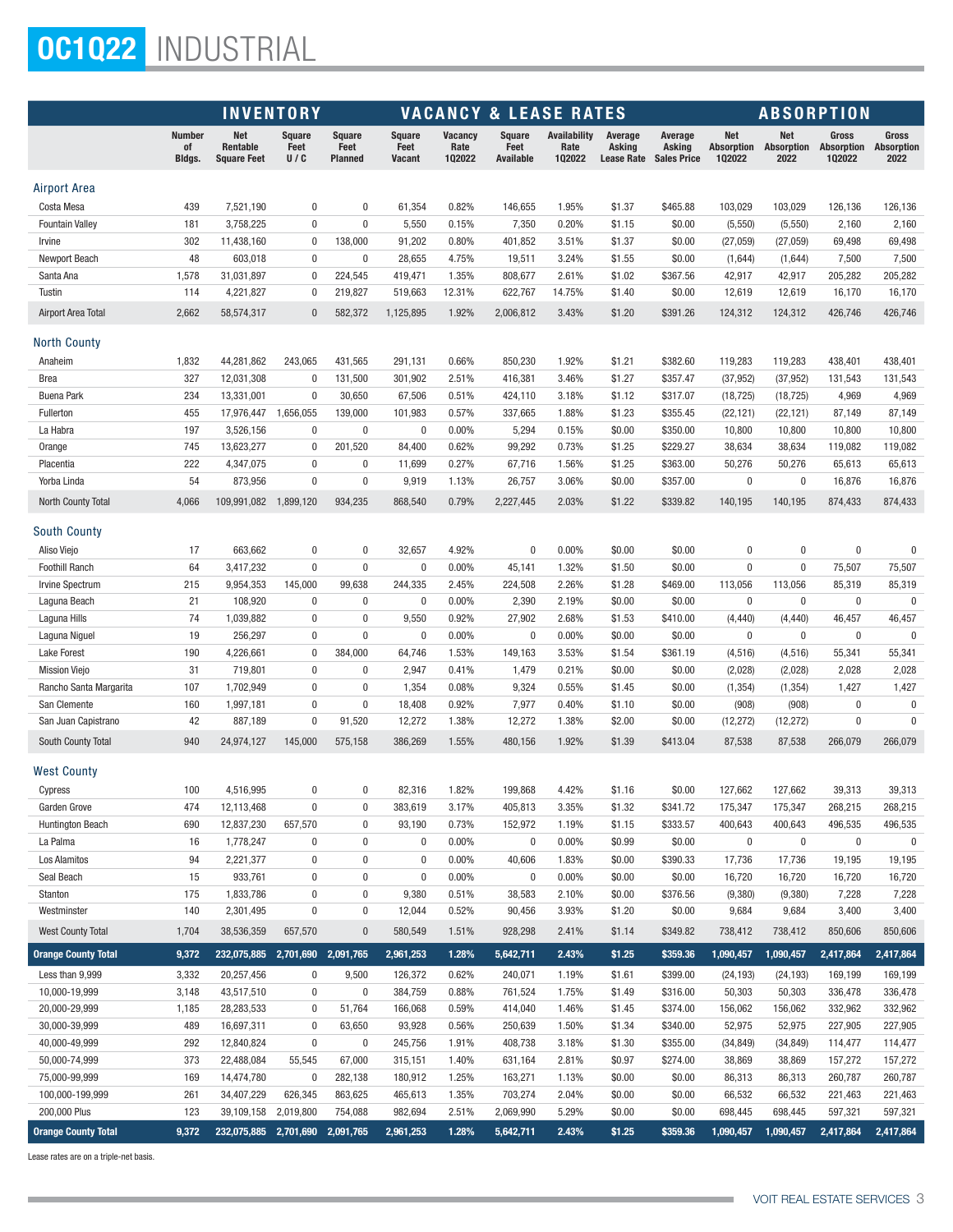## NORTH ORANGE COUNTY

In the first quarter of 2022, the North Orange County industrial market consisted of 4,066 buildings totaling 109,991,082 square feet and had an availability rate of 2.03%, which shows an increase from the previous quarter's figure of 1.75%.





#### LEASE TRANSACTIONS





|                     |                               | <b>INVENTORY</b>                             |                       |                                         |                                        | <b>VACANCY &amp; LEASE RATES</b> |                             |                                       |                                        |                                         | <b>ABSORPTION</b>                         |                                         |                                             |                                           |  |
|---------------------|-------------------------------|----------------------------------------------|-----------------------|-----------------------------------------|----------------------------------------|----------------------------------|-----------------------------|---------------------------------------|----------------------------------------|-----------------------------------------|-------------------------------------------|-----------------------------------------|---------------------------------------------|-------------------------------------------|--|
|                     | <b>Number</b><br>0f<br>Bldgs. | <b>Net</b><br>Rentable<br><b>Square Feet</b> | Square<br>Feet<br>U/C | <b>Square</b><br>Feet<br><b>Planned</b> | <b>Square</b><br>Feet<br><b>Vacant</b> | <b>Vacancy</b><br>Rate<br>102022 | Square<br>Feet<br>Available | <b>Availability</b><br>Rate<br>102022 | Average<br>Asking<br><b>Lease Rate</b> | Average<br>Asking<br><b>Sales Price</b> | <b>Net</b><br><b>Absorption</b><br>102022 | <b>Net</b><br><b>Absorption</b><br>2022 | <b>Gross</b><br><b>Absorption</b><br>102022 | <b>Gross</b><br><b>Absorption</b><br>2022 |  |
| <b>North Totals</b> |                               |                                              |                       |                                         |                                        |                                  |                             |                                       |                                        |                                         |                                           |                                         |                                             |                                           |  |
| Less than 9,999     | 1,344                         | 8,498,179                                    | 0                     | 9,500                                   | 49,280                                 | 0.58%                            | 109,384                     | 1.29%                                 | \$1.30                                 | \$350.98                                | 6,996                                     | 6,996                                   | 92,530                                      | 92,530                                    |  |
| 10,000-19,999       | 1,391                         | 19,254,223                                   | 0                     | 0                                       | 176,078                                | 0.91%                            | 304,556                     | 1.58%                                 | \$1.20                                 | \$315.20                                | (12, 782)                                 | (12, 782)                               | 123,956                                     | 123,956                                   |  |
| 20,000-29,999       | 518                           | 12,338,680                                   | 0                     | 21,960                                  | 62.778                                 | 0.51%                            | 174,348                     | 1.41%                                 | \$0.00                                 | \$373.67                                | 12,527                                    | 12,527                                  | 118,013                                     | 118,013                                   |  |
| 30,000-39,999       | 226                           | 7,693,560                                    | 0                     | 63,650                                  | 33,059                                 | 0.43%                            | 60,643                      | 0.79%                                 | \$1.43                                 | \$330.00                                | 10,006                                    | 10,006                                  | 104,496                                     | 104,496                                   |  |
| 40,000-49,999       | 138                           | 6,071,905                                    | $\Omega$              | $\Omega$                                | 111.896                                | 1.84%                            | 177,268                     | 2.92%                                 | \$1.30                                 | \$342.78                                | 36,675                                    | 36,675                                  | 59,575                                      | 59,575                                    |  |
| 50,000-74,999       | 175                           | 10,563,417                                   | 55,545                | 0                                       | 12,500                                 | 0.12%                            | 63,600                      | 0.60%                                 | \$0.00                                 | \$0.00                                  | 58,400                                    | 58,400                                  | 58,400                                      | 58,400                                    |  |
| 75,000-99,999       | 74                            | 6,322,143                                    | $\Omega$              | 90,980                                  | 69,371                                 | 1.10%                            | 69,371                      | 1.10%                                 | \$0.00                                 | \$0.00                                  | 41,429                                    | 41,429                                  | 96,000                                      | 96,000                                    |  |
| 100,000-199,999     | 135                           | 17,860,224                                   | 481,345               | 546,625                                 | 124,794                                | 0.70%                            | 141,462                     | 0.79%                                 | \$0.00                                 | \$0.00                                  | 66,532                                    | 66,532                                  | 221,463                                     | 221,463                                   |  |
| 200,000 plus        | 65                            | 21,388,751                                   | 1,362,230             | 201,520                                 | 228,784                                | 1.07%                            | 1,126,813                   | 5.27%                                 | \$0.00                                 | \$0.00                                  | (79, 588)                                 | (79, 588)                               | $\mathbf{0}$                                | 0                                         |  |
| <b>Total</b>        | 4,066                         | 109.991.082                                  | 1,899,120             | 934,235                                 | 868,540                                | 0.79%                            | 2,227,445                   | 2.03%                                 | \$1.22                                 | \$339.82                                | 140,195                                   | 140,195                                 | 874,433                                     | 874,433                                   |  |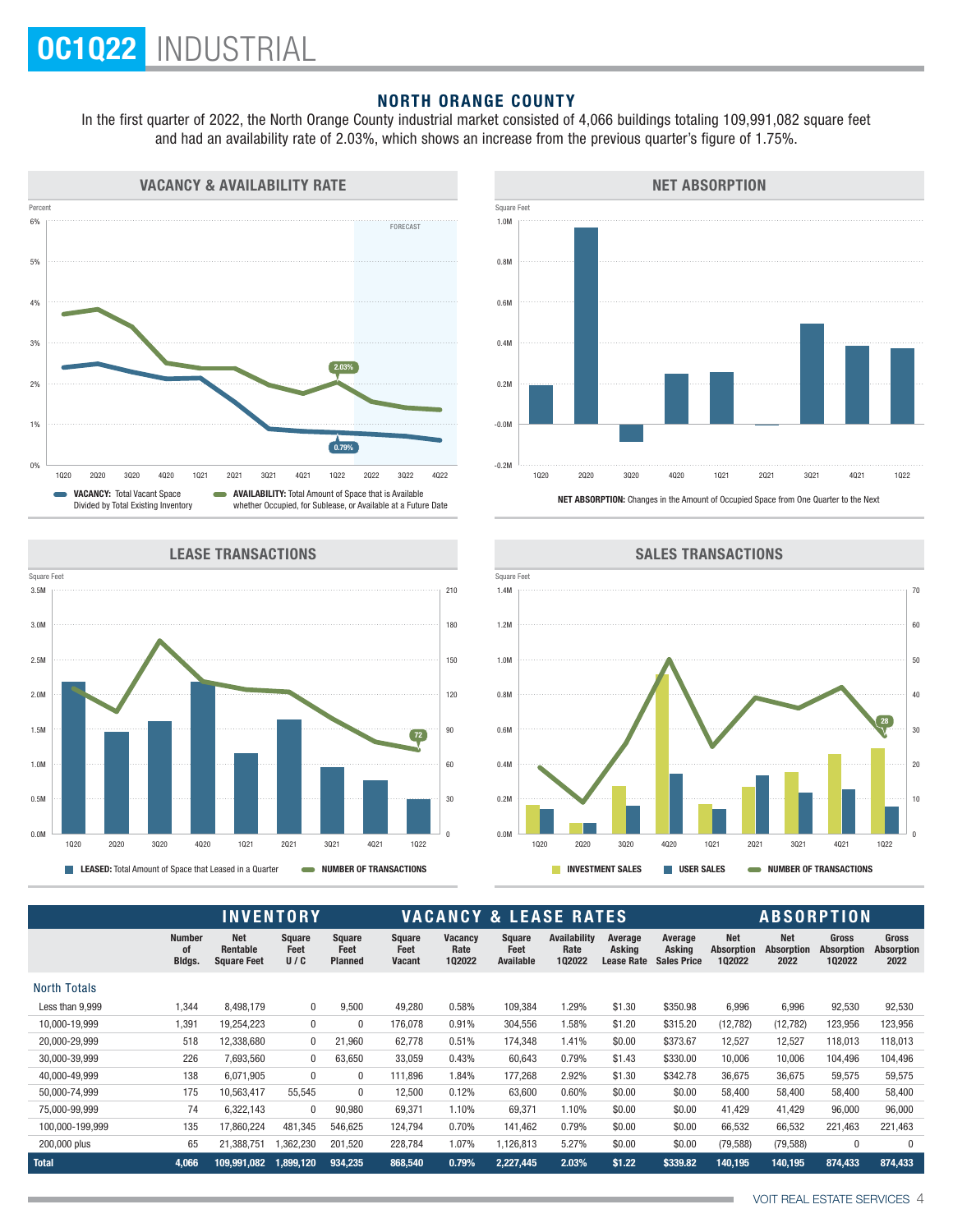# WEST ORANGE COUNTY

IIn the first quarter of 2022, the West Orange County industrial market consisted of 1,704 buildings totaling 38,536,359 square feet and had an availability rate of 2.41%, which shows a decrease from the previous quarter's figure of 2.82%.



LEASE TRANSACTIONS







|                    | <b>INVENTORY</b>              |                                              |                       |                                         |                                 | <b>VACANCY &amp; LEASE RATES</b> |                                    |                                       |                                        |                                         |                                           | <b>ABSORPTION</b>                |                                             |                                           |  |  |
|--------------------|-------------------------------|----------------------------------------------|-----------------------|-----------------------------------------|---------------------------------|----------------------------------|------------------------------------|---------------------------------------|----------------------------------------|-----------------------------------------|-------------------------------------------|----------------------------------|---------------------------------------------|-------------------------------------------|--|--|
|                    | <b>Number</b><br>0f<br>Bldgs. | <b>Net</b><br>Rentable<br><b>Square Feet</b> | Square<br>Feet<br>U/C | <b>Square</b><br>Feet<br><b>Planned</b> | Square<br>Feet<br><b>Vacant</b> | <b>Vacancy</b><br>Rate<br>102022 | <b>Square</b><br>Feet<br>Available | <b>Availability</b><br>Rate<br>102022 | Average<br>Asking<br><b>Lease Rate</b> | Average<br>Askina<br><b>Sales Price</b> | <b>Net</b><br><b>Absorption</b><br>102022 | <b>Net</b><br>Absorption<br>2022 | <b>Gross</b><br><b>Absorption</b><br>102022 | <b>Gross</b><br><b>Absorption</b><br>2022 |  |  |
| <b>West Totals</b> |                               |                                              |                       |                                         |                                 |                                  |                                    |                                       |                                        |                                         |                                           |                                  |                                             |                                           |  |  |
| Less than 9,999    | 693                           | 4.117.474                                    | $\mathbf{0}$          | $\mathbf 0$                             | 28,736                          | 0.70%                            | 54,771                             | 1.33%                                 | \$1.34                                 | \$439.38                                | (12,506)                                  | (12,506)                         | 42,836                                      | 42,836                                    |  |  |
| 10,000-19,999      | 569                           | 7,534,030                                    | 0                     | $\mathbf{0}$                            | 72,966                          | 0.97%                            | 156,080                            | 2.07%                                 | \$1.38                                 | \$346.57                                | 48,348                                    | 48,348                           | 84,578                                      | 84,578                                    |  |  |
| 20,000-29,999      | 181                           | 4,358,343                                    | $\mathbf{0}$          | $\mathbf{0}$                            | 44,047                          | 1.01%                            | 74,268                             | 1.70%                                 | \$1.39                                 | \$0.00                                  | 39,772                                    | 39,772                           | 43,356                                      | 43,356                                    |  |  |
| 30,000-39,999      | 61                            | 2.128.714                                    | 0                     | $\mathbf{0}$                            | 11.810                          | 0.55%                            | 117.491                            | 5.52%                                 | \$1.27                                 | \$0.00                                  | (11, 810)                                 | (11, 810)                        | 40,688                                      | 40,688                                    |  |  |
| 40.000-49.999      | 49                            | 2.158.231                                    | $\mathbf{0}$          | $\mathbf{0}$                            | $\mathbf{0}$                    | $0.00\%$                         | 14,761                             | 0.68%                                 | \$0.00                                 | \$265.70                                | 4.700                                     | 4.700                            | 4,700                                       | 4,700                                     |  |  |
| 50.000-74.999      | 57                            | 3.405.460                                    | $\mathbf{0}$          | $\mathbf{0}$                            | 124.634                         | 3.66%                            | 208,131                            | 6.11%                                 | \$0.00                                 | \$0.00                                  | (84, 838)                                 | (84, 838)                        | 60.414                                      | 60,414                                    |  |  |
| 75,000-99,999      | 31                            | 2,661,547                                    | $\mathbf{0}$          | $\mathbf{0}$                            | 70,265                          | 2.64%                            | 74,705                             | 2.81%                                 | \$0.00                                 | \$0.00                                  | 16,720                                    | 16,720                           | 16,720                                      | 16,720                                    |  |  |
| 100,000-199,999    | 41                            | 5,560,637                                    | $\Omega$              | $\mathbf{0}$                            | 169,271                         | 3.04%                            | 169,271                            | 3.04%                                 | \$0.00                                 | \$0.00                                  | $\mathbf 0$                               | $\mathbf 0$                      | $\Omega$                                    | $\theta$                                  |  |  |
| 200,000 plus       | 22                            | 6,611,923                                    | 657,570               | $\mathbf{0}$                            | 58,820                          | 0.89%                            | 58,820                             | 0.89%                                 | \$0.00                                 | \$0.00                                  | 738,026                                   | 738,026                          | 557,314                                     | 557,314                                   |  |  |
| Total              | 1.704                         | 38,536,359                                   | 657.570               | $\mathbf{0}$                            | 580.549                         | 1.51%                            | 928.298                            | 2.41%                                 | \$1.14                                 | \$349.82                                | 738.412                                   | 738.412                          | 850.606                                     | 850,606                                   |  |  |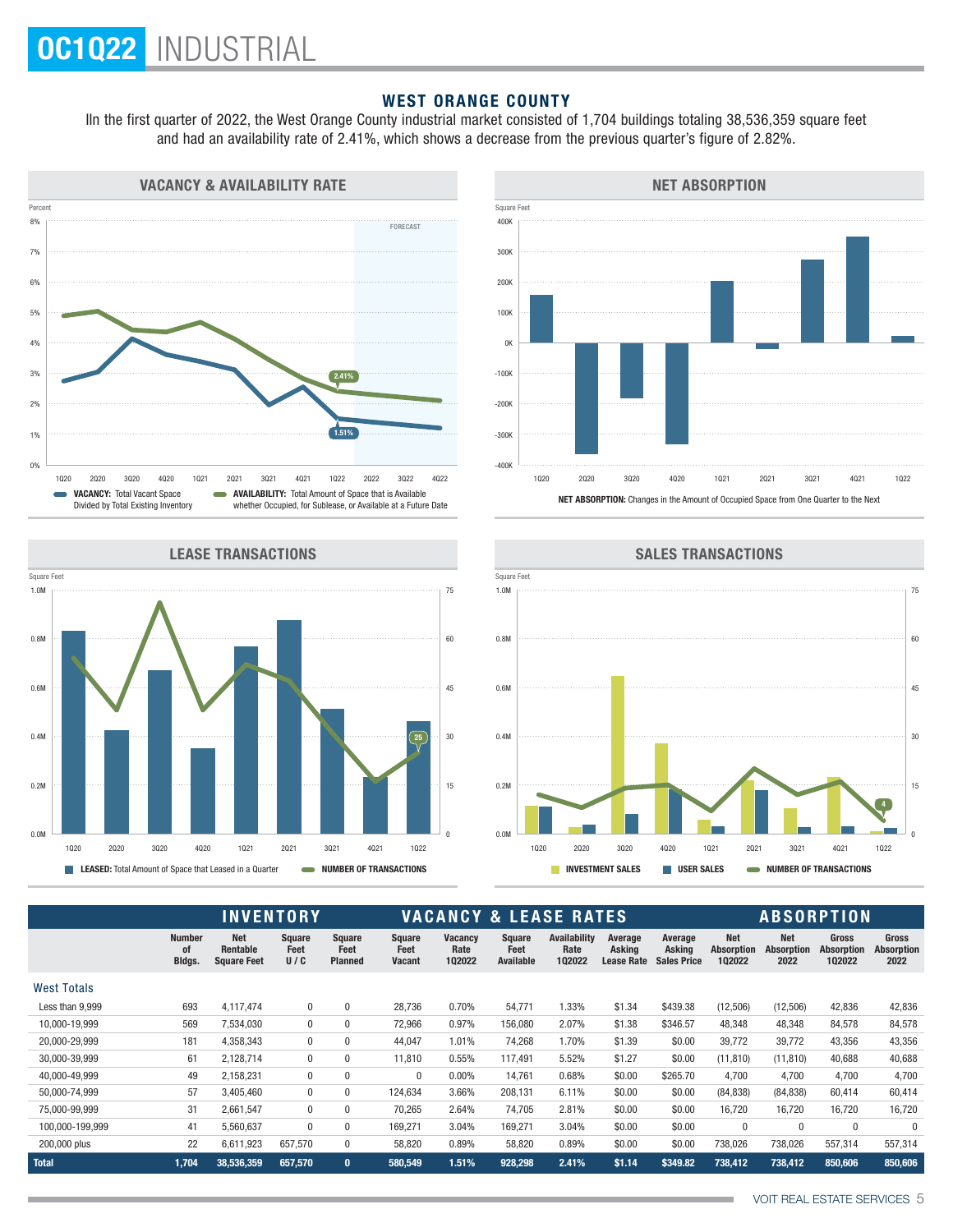## AIRPORT AREA

In the first quarter of 2022, the Airport Orange County industrial market consisted of 2,662 buildings totaling 58,574,317 square feet and had an availability rate of 3.43%, which shows a decrease from previous quarter's figure of 3.52%.











|                       |                               | <b>INVENTORY</b>                             |                       |                                         | <b>VACANCY &amp; LEASE RATES</b>       |                                  |                                    |                                       |                                        |                                         | <b>ABSORPTION</b>                         |                                         |                                             |                                           |  |
|-----------------------|-------------------------------|----------------------------------------------|-----------------------|-----------------------------------------|----------------------------------------|----------------------------------|------------------------------------|---------------------------------------|----------------------------------------|-----------------------------------------|-------------------------------------------|-----------------------------------------|---------------------------------------------|-------------------------------------------|--|
|                       | <b>Number</b><br>0f<br>Bldgs. | <b>Net</b><br>Rentable<br><b>Square Feet</b> | Square<br>Feet<br>U/C | <b>Square</b><br>Feet<br><b>Planned</b> | <b>Square</b><br>Feet<br><b>Vacant</b> | <b>Vacancy</b><br>Rate<br>102022 | <b>Square</b><br>Feet<br>Available | <b>Availability</b><br>Rate<br>102022 | Average<br>Asking<br><b>Lease Rate</b> | Average<br>Asking<br><b>Sales Price</b> | <b>Net</b><br><b>Absorption</b><br>102022 | <b>Net</b><br><b>Absorption</b><br>2022 | <b>Gross</b><br><b>Absorption</b><br>102022 | <b>Gross</b><br><b>Absorption</b><br>2022 |  |
| <b>Airport Totals</b> |                               |                                              |                       |                                         |                                        |                                  |                                    |                                       |                                        |                                         |                                           |                                         |                                             |                                           |  |
| Less than 9.999       | 932                           | 5,410,038                                    | $\pmb{0}$             | 0                                       | 22,301                                 | 0.41%                            | 30,380                             | 0.56%                                 | \$1.80                                 | \$492.85                                | (9, 286)                                  | (9, 286)                                | 12,502                                      | 12,502                                    |  |
| 10,000-19,999         | 913                           | 12,793,456                                   | $\pmb{0}$             | 0                                       | 96,743                                 | 0.76%                            | 178,834                            | 1.40%                                 | \$1.48                                 | \$325.66                                | 28,201                                    | 28,201                                  | 116,906                                     | 116,906                                   |  |
| 20,000-29,999         | 354                           | 8,438,136                                    | $\bf{0}$              | 29,804                                  | 50,762                                 | 0.60%                            | 85,552                             | 1.01%                                 | \$1.50                                 | \$374.62                                | 33,090                                    | 33,090                                  | 99,837                                      | 99,837                                    |  |
| 30,000-39,999         | 156                           | 5,309,843                                    | $\bf{0}$              | 0                                       | 16,402                                 | 0.31%                            | 65,127                             | 1.23%                                 | \$0.92                                 | \$453.61                                | 54,779                                    | 54,779                                  | 51,932                                      | 51,932                                    |  |
| 40.000-49.999         | 77                            | 3,363,356                                    | $\mathbf{0}$          | 0                                       | 92,506                                 | 2.75%                            | 175,355                            | 5.21%                                 | \$1.25                                 | \$0.00                                  | (40,000)                                  | (40,000)                                | 43,645                                      | 43,645                                    |  |
| 50,000-74,999         | 107                           | 6,479,190                                    | $\pmb{0}$             | 0                                       | 110.497                                | 1.71%                            | 285,475                            | 4.41%                                 | \$0.97                                 | \$0.00                                  | 29,364                                    | 29,364                                  | 29,364                                      | 29,364                                    |  |
| 75,000-99,999         | 49                            | 4.191.427                                    | $\bf{0}$              | 0                                       | 41,276                                 | 0.98%                            | 7,192                              | 0.17%                                 | \$0.00                                 | \$0.00                                  | 28,164                                    | 28,164                                  | 72,560                                      | 72,560                                    |  |
| 100,000-199,999       | 54                            | 6,803,013                                    | $\mathbf{0}$          | $\Omega$                                | 92,100                                 | 1.35%                            | 386,322                            | 5.68%                                 | \$0.00                                 | \$0.00                                  | $\mathbf{0}$                              | $\Omega$                                | $\Omega$                                    | $\Omega$                                  |  |
| 200,000 plus          | 20                            | 5,785,858                                    | 0                     | 552,568                                 | 603,308                                | 10.43%                           | 792,575                            | 13.70%                                | \$0.00                                 | \$0.00                                  | 0                                         | 0                                       | $\mathbf{0}$                                | 0                                         |  |
| Total                 | 2,662                         | 58,574,317                                   | $\mathbf{0}$          | 582,372                                 | 1,125,895                              | 1.92%                            | 2,006,812                          | 3.43%                                 | \$1.20                                 | \$391.26                                | 124,312                                   | 124,312                                 | 426,746                                     | 426,746                                   |  |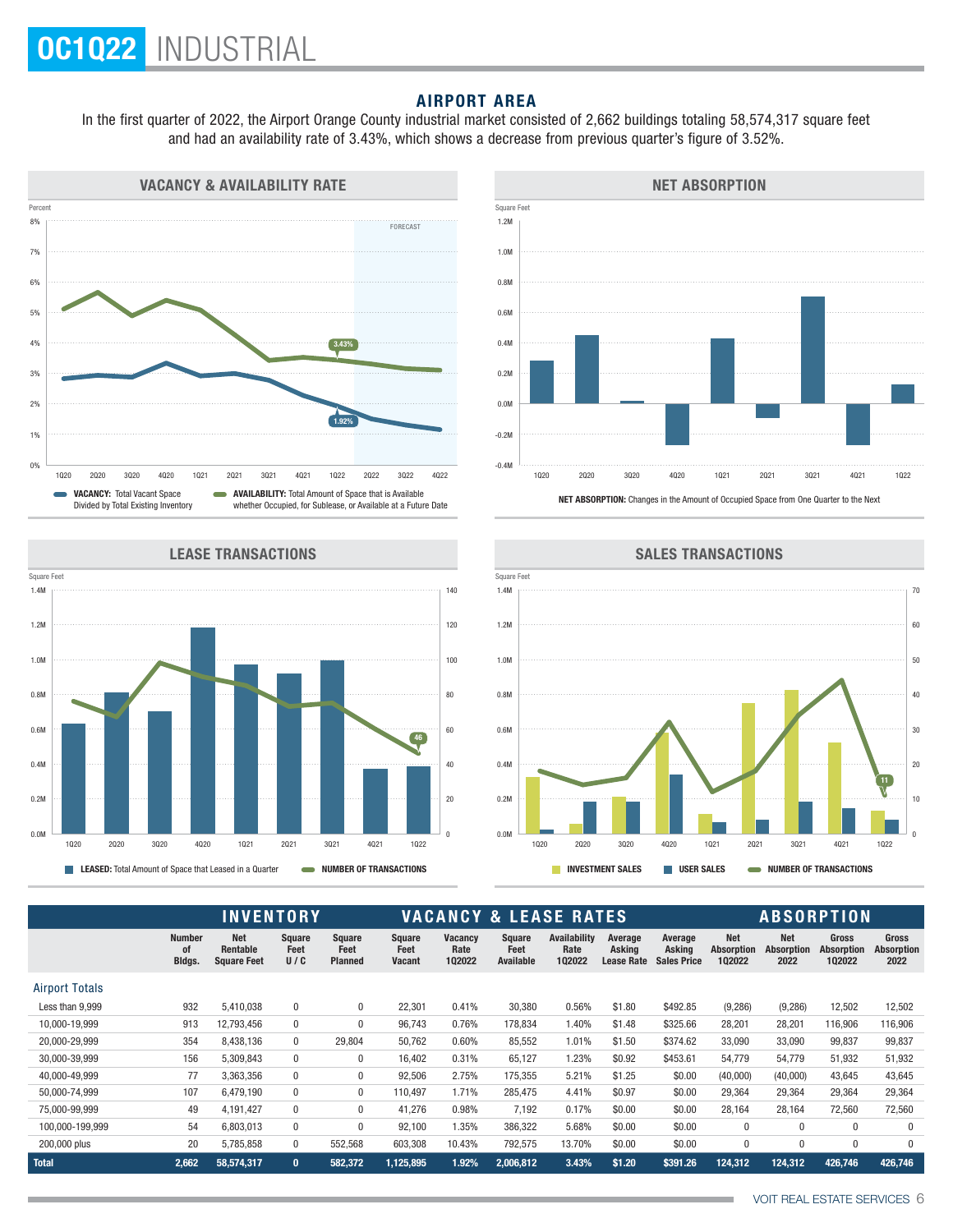### SOUTH ORANGE COUNTY

In the first quarter of 2022, the South Orange County industrial market consisted of 940 buildings totaling 24,974,127 square feet and had an availability rate of 1.92%, which shows an increase from the previous quarter's figure of 1.52%.





LEASE TRANSACTIONS





|                     |                               |                                              | <b>INVENTORY</b>      |                                         |                                 | <b>VACANCY &amp; LEASE RATES</b> |                                    |                                       |                                        |                                         |                                           | <b>ABSORPTION</b>                       |                                      |                                           |  |  |
|---------------------|-------------------------------|----------------------------------------------|-----------------------|-----------------------------------------|---------------------------------|----------------------------------|------------------------------------|---------------------------------------|----------------------------------------|-----------------------------------------|-------------------------------------------|-----------------------------------------|--------------------------------------|-------------------------------------------|--|--|
|                     | <b>Number</b><br>0f<br>Bldgs. | <b>Net</b><br>Rentable<br><b>Square Feet</b> | Square<br>Feet<br>U/C | <b>Square</b><br>Feet<br><b>Planned</b> | <b>Square</b><br>Feet<br>Vacant | <b>Vacancy</b><br>Rate<br>102022 | <b>Square</b><br>Feet<br>Available | <b>Availability</b><br>Rate<br>102022 | Average<br>Asking<br><b>Lease Rate</b> | Average<br>Asking<br><b>Sales Price</b> | <b>Net</b><br><b>Absorption</b><br>102022 | <b>Net</b><br><b>Absorption</b><br>2022 | <b>Gross</b><br>Absorption<br>102022 | <b>Gross</b><br><b>Absorption</b><br>2022 |  |  |
| <b>South Totals</b> |                               |                                              |                       |                                         |                                 |                                  |                                    |                                       |                                        |                                         |                                           |                                         |                                      |                                           |  |  |
| Less than 9,999     | 363                           | 2,231,765                                    | 0                     | $\mathbf{0}$                            | 26,055                          | 1.17%                            | 45,536                             | 2.04%                                 | \$1.58                                 | \$413.04                                | (9, 397)                                  | (9, 397)                                | 21,331                               | 21,331                                    |  |  |
| 10,000-19,999       | 275                           | 3.935.801                                    | $\mathbf{0}$          | 0                                       | 38.972                          | 0.99%                            | 122,054                            | 3.10%                                 | \$1.40                                 | \$0.00                                  | (13, 464)                                 | (13, 464)                               | 11,038                               | 11,038                                    |  |  |
| 20,000-29,999       | 132                           | 3,148,374                                    | $\mathbf{0}$          | 0                                       | 8,481                           | 0.27%                            | 79,872                             | 2.54%                                 | \$1.40                                 | \$0.00                                  | 70,673                                    | 70,673                                  | 71,756                               | 71,756                                    |  |  |
| 30.000-39.999       | 46                            | 1,565,194                                    | $\mathbf{0}$          | 0                                       | 32,657                          | 2.09%                            | 7,378                              | 0.47%                                 | \$0.00                                 | \$0.00                                  | $\mathbf 0$                               | $\mathbf 0$                             | 30,789                               | 30,789                                    |  |  |
| 40,000-49,999       | 28                            | 1,247,332                                    | $\mathbf{0}$          | 0                                       | 41,354                          | 3.32%                            | 41,354                             | 3.32%                                 | \$0.00                                 | \$0.00                                  | (36, 224)                                 | (36, 224)                               | 6,557                                | 6,557                                     |  |  |
| 50,000-74,999       | 34                            | 2,040,017                                    | $\mathbf{0}$          | 67,000                                  | 67,520                          | 3.31%                            | 73,958                             | 3.63%                                 | \$0.00                                 | \$0.00                                  | 35,943                                    | 35,943                                  | 9,094                                | 9,094                                     |  |  |
| 75,000-99,999       | 15                            | 1,299,663                                    | $\Omega$              | 191,158                                 | 0                               | 0.00%                            | 12,003                             | 0.92%                                 | \$0.00                                 | \$0.00                                  | 0                                         | 0                                       | 75,507                               | 75,507                                    |  |  |
| 100,000-199,999     | 31                            | 4,183,355                                    | 145,000               | 317.000                                 | 79,448                          | 1.90%                            | 6,219                              | 0.15%                                 | \$0.00                                 | \$0.00                                  | 0                                         | $\mathbf 0$                             | $\Omega$                             | $\Omega$                                  |  |  |
| 200,000 plus        | 16                            | 5,322,626                                    | 0                     | 0                                       | 91,782                          | 1.72%                            | 91,782                             | 1.72%                                 | \$0.00                                 | \$0.00                                  | 40,007                                    | 40,007                                  | 40,007                               | 40,007                                    |  |  |
| Total               | 940                           | 24.974.127                                   | 145.000               | 575.158                                 | 386,269                         | 1.55%                            | 480.156                            | 1.92%                                 | \$1.39                                 | \$413.04                                | 87,538                                    | 87,538                                  | 266.079                              | 266.079                                   |  |  |